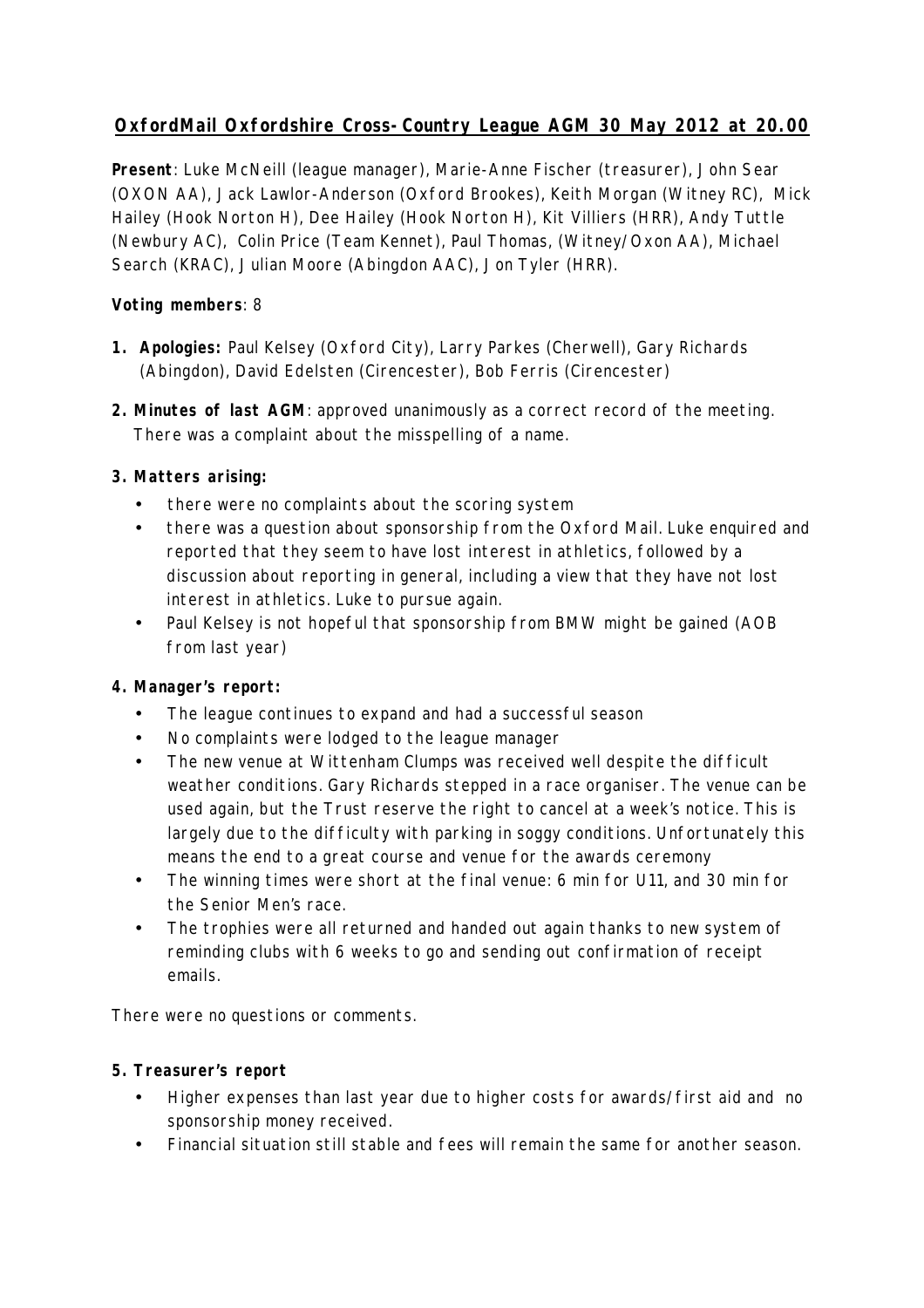Comments /questions:

- The date on the handout on left hand column is wrong it said 2010//11 instead of 2011/12
- Considering the league hasn't received any sponsorship money for two consecutive years, it was proposed to take 'Oxford Mail' off the league name followed by a general discussion about advertising without return
- Is it worth raising the sponsorship situation with the current sports reporter, Ed Mezzetti who has replaced Kieran Bushnell

# **6. Dates and Venues for season 2012/13**

- $\checkmark$  Nov 4th hosted by Witney
- $\checkmark$  Dec 2nd hosted by HRR subject to confirmation
- $\checkmark$  Jan 6th hosted by Oxford City, combining league with County Championships
- $\checkmark$  Feb 3rd hosted by Swindon Harriers
- $\checkmark$  March 3rd there is a gap for hosting the last round. Gary Richards volunteered to act as race director if a venue was found.

Cirencester would like to host as usual, but would need to charge £5 per car to cover their increased costs. The general consent was that £5 is too much for a family arriving by car for a 5-8 min race in the junior categories.

There was a discussion about the final venue.

- o South Park: the main issue being car parking. Feasible if Cheney School and Brookes car parks could be used
- o Dalton Barracks; it is flat course, there are no charges and no facilities
- o Others: Chandlings School/Bagley Woods/Tilsley Park Luke to investigate, Critchley Park (Great Tew), Cornbury Park or Adderbury Park

#### **7. Divisions for season 2011/12**

Women - promoted to Division 1: Oxford City A, Witney A, Abingdon A demoted to Division 2: Team Kennet A, Banbury A, Swindon Striders A Men - promoted to Division 1: White Horse A demoted to Division 2: Oxford Brookes promoted to Division 2:Banbury A, Headington B demoted to Division 3: Team Kennet A, Swindon Striders A

#### **8. Election of officials**:

A vote of thanks from the floor was expressed to Frank Briscoe for doing a marvellous results service from Spain and extended to all officials.

All current officials prepared to stand again and were unanimously re-elected.

League Manager – Luke McNeill

League Results – Frank Briscoe

League Treasurer – Marie-Anne Fischer